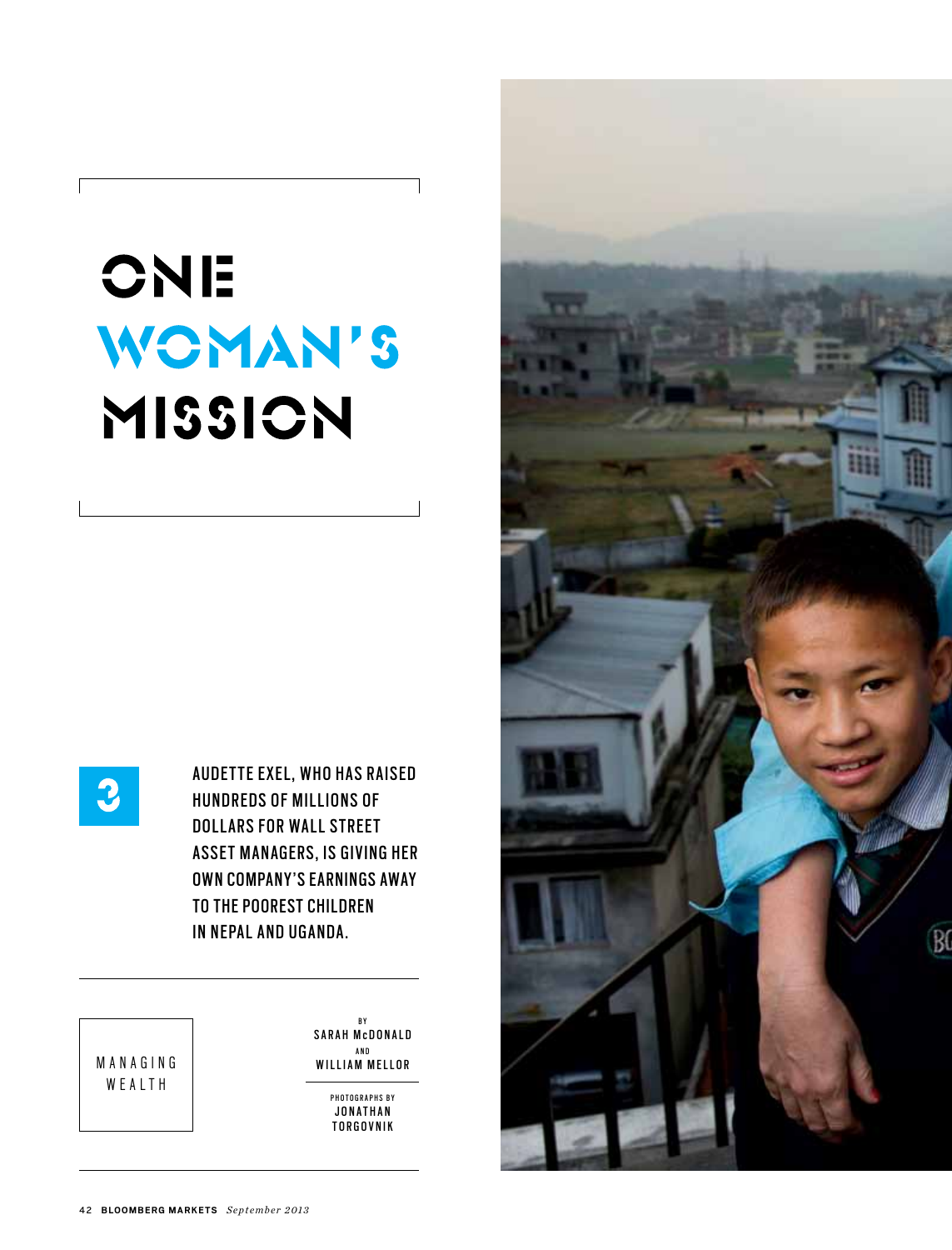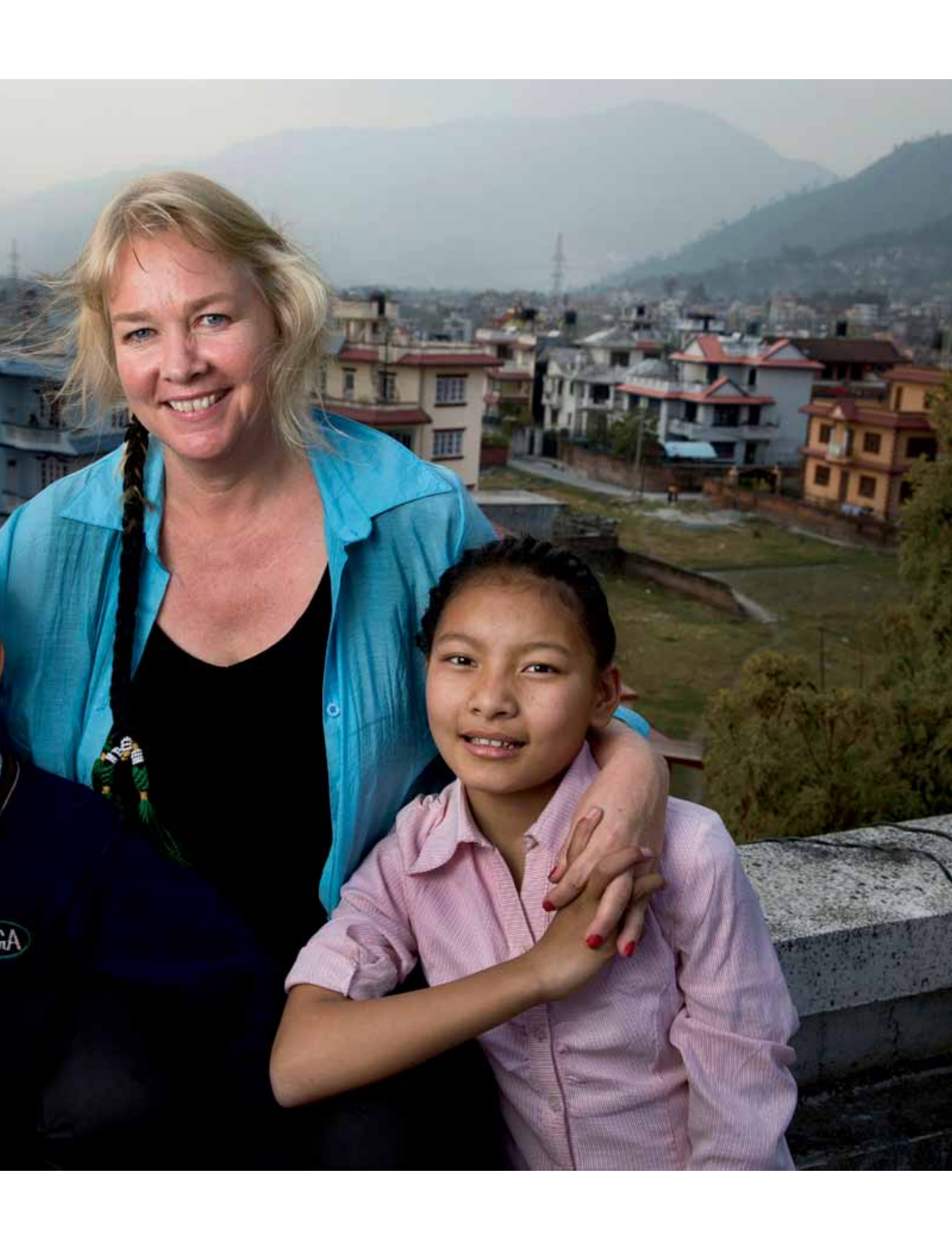## **AMID THE** CLOYING

dust, blaring car horns and beggars' wails that echo through the ancient streets of Kathmandu, Nepal, a familiar sound emerges: the strains of pop star Psy's "Gangnam Style." In front of a crowd of giggling teenagers, a 50-year-old woman dances, blond hair flying, arms waving. It's impossible to tell that the laughing, confident onlookers she's entertaining have been rescued from the clutches of child traffickers.

A week later, the same woman is in the hushed business-class cabin of a Cathay Pacific flight from Hong Kong to Sydney. She has work on her mind: directing a bank, negotiating the sale of a European covered-bond portfolio and convincing managers who control Australia's \$1.5 trillion in pension assets to place money with Wall Street funds.

New Zealand–born Audette Exel lives a double life. In New York, London, Bermuda and Sydney, she's a company director and the owner and head of Isis (Asia Pacific) Pty, which advises companies on mergers and raises money for fund managers such as New York–based Aquiline Capital Partners LLC. In the dirt-poor Himalayan foothills and civil war– ravaged East African bush, Exel is better known as the caftan-wearing founder and chief fundraiser of the Isis Foundation, which she says provides life-saving health care and education for 20,000 people a year in two of the world's most impoverished nations, Nepal and Uganda.

Isis AP pursues deals as relentlessly as its competitors, with one difference: Exel turns over all of the Sydney-based company's profit to her foundation, which spends it on projects ranging from a neonatal intensive care ward in Kiwoko, Uganda, to a refuge for 136 Nepalese children who had faced being sold for



**Audette Exel** near her office in Sydney; previous page, **Exel** in Kathmandu with **children** Isis rescued

prostitution and child labor. It was at the Kathmandu refuge earlier this year that she delivered her Psy impersonation as a thank-you to the children who sent her a DVD of their own "Gangnam Style" performance as a 50th birthday gift.

Both Exel's corporate contacts and aid workers suspected she had ulterior motives when she founded the charity in 1998, she says. "The businesspeople thought we must be a tax structure," she says. "The nonprofit community thought we were money launderers."

While Bill Gates and George Soros only began to concentrate on giving after they became billionaires, Exel says she didn't want to wait until she had amassed a fortune to begin her philanthropy. "It's the purpose of the business," she says. "There's one mission."

In addition to running closely held Isis AP, which in the past decade has raised \$720 million for private-equity firms and other asset managers, she's vice chairman of Steamship Mutual Underwriting Association Trustees (Bermuda) Ltd., a unit of one of the world's biggest mutual shipping insurers. She's also a director of Suncorp Group Ltd., a Brisbane, Australia–based bank and insurer that's one of that country's 20 biggest listed companies.

Exel, who has helped raise \$300 million for funds managed by Greenwich, Connecticut–based Strategic Value Partners LLC, will fight tooth and nail over the details of a contract and then chase down beggars in the street to give them money, says Jean-Louis Lelogeais, co-founder of the \$3.8 billion distressed-debt investor. "She has her heart out all the time," he says. "She's managed to create from scratch something that's pretty amazing."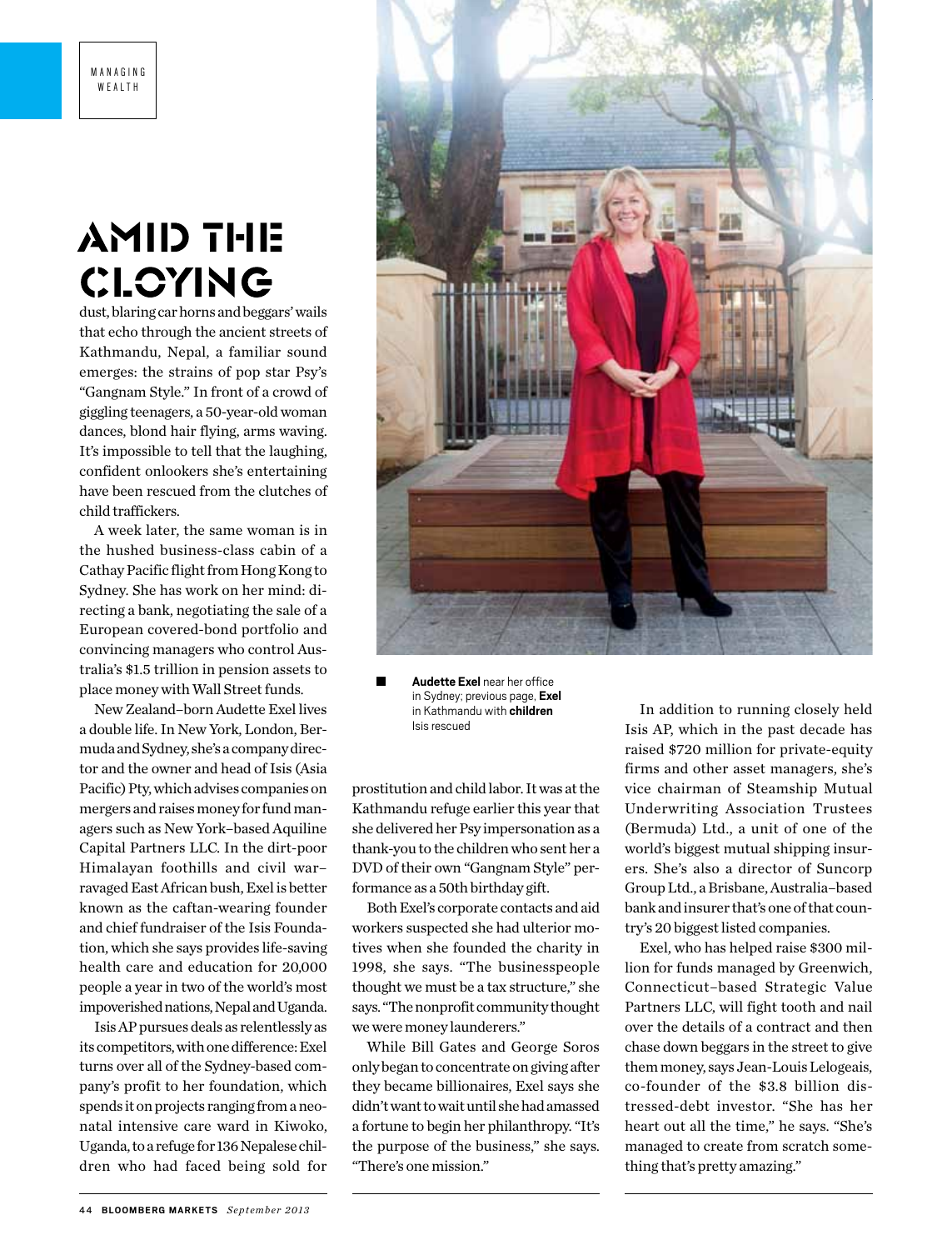Exel's dual role means she sometimes has to negotiate deals from remote places. "She does make it clear that she's unavailable at times," says Aquiline's Jeffrey Greenberg, whose funds control finance companies including the \$86 billion asset manager Conning. Still, her expertise makes up for those absences. "Her credibility in the market is strong," he says. "The relationships she's developing for us are worth in the hundreds of millions of dollars."

By contrast, Exel's personal balance sheet is more modest. Some years, she pays herself a small salary; in others, she lives on savings and director fees. When traveling on foundation business, it's always in economy class. While her finance business has given \$5.75 million to the Isis Foundation, Exel only last year put down a deposit on her first home—a twobedroom townhouse near Isis's headquarters in the traditionally working class Sydney neighborhood of Rozelle. She drives a 1997 Toyota RAV4 with 150,000 kilometers on the odometer.

"My life has been so enriched by this work," Exel says, sitting in a historic garden separated by high stone walls from the teeming crowds in Kathmandu's tourist district of Thamel. "I spent a lot of my life advantaging the advantaged. It is so much more fun to advantage the disadvantaged."

While Exel downplays her sacrifices, they won her a standing ovation when Lazard Asset Management invited her to give a presentation on Isis's business and foundation work to its young analysts in Sydney last year, says Rob Prugue, a Singapore-based Lazard senior managing director. "Audette shows that you can be passionate about what you do in finance yet maintain an equal integrity and compassion behind that," Prugue says.

Exel says her social activism stems partly from her upbringing. Her father was a foreign correspondent who covered the Vietnam War for the New Zealand Press Association before becoming a campaigner for the left-of-center Labour Party. While studying law at Victoria University of Wellington in 1981, Exel took part in anti-apartheid demonstrations aimed at halting rugby matches against a touring white South African team. "I should try to use my time on the planet to do something meaningful," Exel says she thought as a teenager.

After completing her law degree at the University of Melbourne in 1984, she joined the Australian legal firm now known as Allens, where she became a specialist in M&A and structured finance. The job was only meant to be a stopover on her way to joining a nonprofit. "Finance was a piece of

### A Lot for **a little**

Here's what the Isis Foundation can buy with:

#### \$99

A greenhouse for growing fresh vegetables to feed a Humla household in the harsh Nepalese winter

\$500

Training for two teachers in Kathmandu

\$4,500 A year's treatment for 200 Ugandan children with HIV

#### \$5,000

A lawyer to represent victims of domestic violence or human-rights abuses

*Source: Isis Foundation*

knowledge about power and how the world really operates," she says. "For me, it was about having that knowledge to then effect change."

What she didn't know at the time was that finance would become an integral part of her master plan—and that she'd love it. "I had no idea I'd be a deal junkie," she says. "I was a feminist. I was an activist. Then, suddenly, there I was talking about M&A and share trades with clear glee."

In 1987, Exel moved to Hong Kong to

work for another law firm, Linklaters LLP. Then, in 1992, after teaming up with a Bermudan law firm on a deal, she moved to the Atlantic offshore finance center. She was named managing director of Bermuda Commercial Bank at age 31 after doing the legal work for an investor who bought a stake in the lender. In 1995, Exel began a two-year term as chairman of the Bermuda Stock Exchange. That same year, she was named one of 98 Global Leaders of Tomorrow by the World Economic Forum, alongside Ford Motor Co. Chairman Bill Ford and economist Paul Krugman. At Davos, Exel met Janet Kataha Museveni, wife of Ugandan President Yoweri Museveni, who described graphically how civil war and AIDS were ravaging the country.

At 35, Exel decided that it was time to return to her original ambition. She spent a year researching the world of nonprofits and took long walks on the surf-lashed beaches near her parents' home on the southeastern coast of Australia, working out how she could contribute.

The answer, she decided, lay in the experience she had gained running a bank. Most conventional charities were hamstrung by a funding mismatch: fixed expenses but revenues that fluctuate at the whim of donors. "If there's one thing a bank is about, it's asset and liability matching," Exel says. "Nobody really thinks about nonprofits like that, but, actually, they have a massive problem."

Exel returned to Bermuda to launch the Isis Foundation—named for the Egyptian goddess of motherhood—in 1998. Using her dealmaking to fund all of the charity's administrative costs has made the foundation more attractive to other donors, Exel says. They've given more than \$11 million so far.

Exel's finance career took a new turn in 1999, when she was appointed to the board of the Bermuda Monetary Authority. She served for six years—her signature appearing on the island's \$5 note—while overseeing Isis's growing workload.

Exel isn't the only philanthropist to